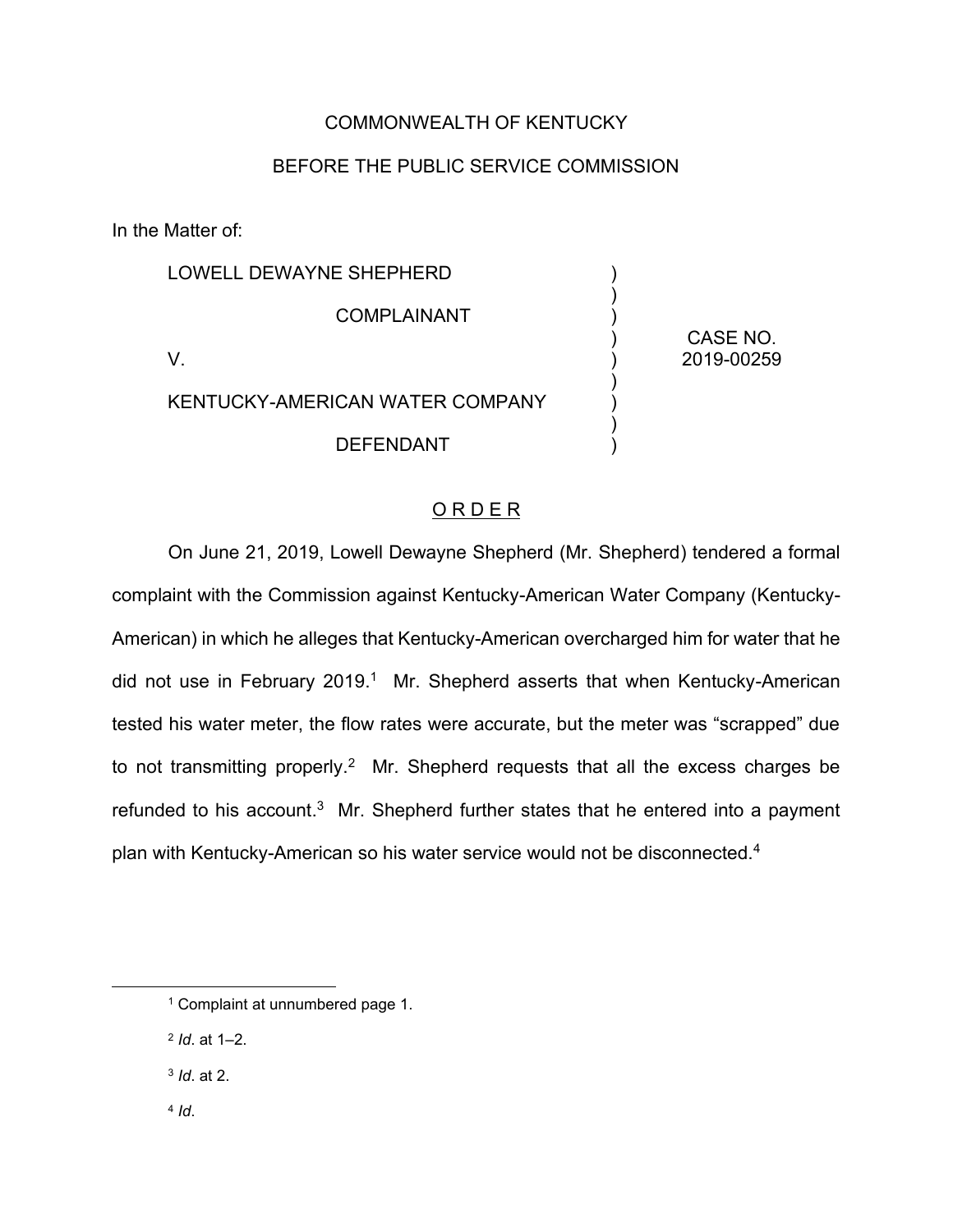On August 5, 2020, the Commission entered an Order in this case that detailed the issues and history of the case. Because the only evidence in the record indicates that Mr. Shepherd's old meter has tested accurately, the August 5, 2020 Order gave Mr. Shepherd an additional 20 days from the August 5, 2020 Order to submit additional evidence in support of his complaint.

Mr. Shepherd did submit a response, but his response did not contain clear and satisfactory evidence to support his complaint.<sup>5</sup> In his response, Mr. Shepherd lists various scenarios that he asserts proves that he could not have possibly used 62,084 gallons of water for the billing period of January 14, 2019, to February 11, 2019 (29 days). He states that it would take a bathroom faucet approximately 19.5 days and a shower head approximately 17.2 days of continuous running to use 62,084 gallons of water. He states that it would take approximately six days of a bathroom tub continuously running to use 62,084 gallons of water. He states that he does not own a swimming pool and neither do his adjacent neighbors. He goes on to assert that at no time during the period in question was he or his wife away from the house for more than 36 hours at a time. He adds that it would be ludicrous to say that some person stole this amount of water. He asserts that it would take over five large tanker trucks to hold this amount of water and thus theft of the water is not a possibility.

Also, in his response, Mr. Shepherd contends that the meter transmitted incorrect data to the meter reader, as the meter readers merely drive by and receive an electronic signal from the meter. He contends that since the meter readers do not physically read a meter or number, Kentucky-American cannot state with certainty that the meter did not

<sup>5</sup> Lowell DeWayne Shepherd Response to Commission Order (filed Aug. 10, 2020).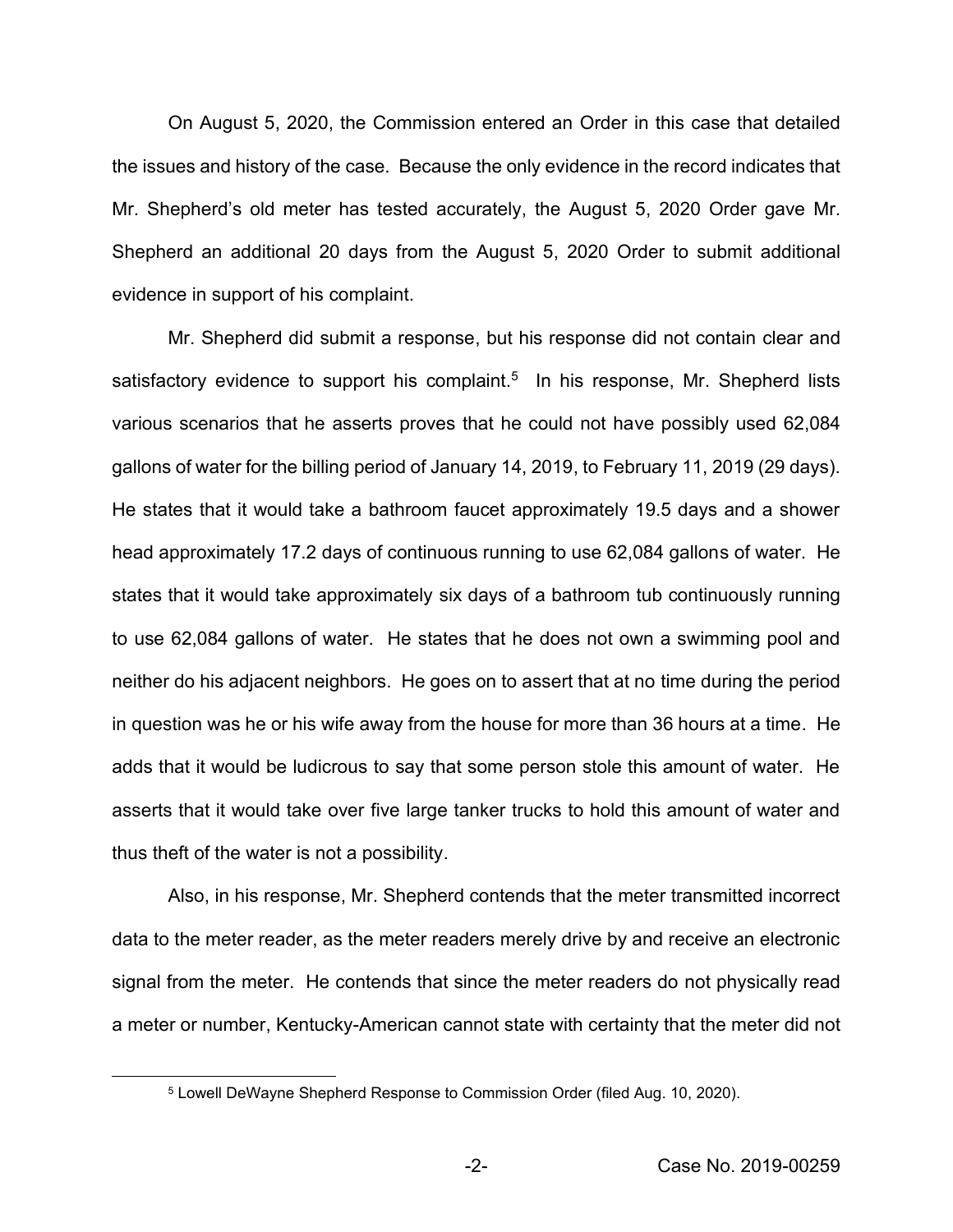transmit incorrect data. Lastly, Mr. Shepherd asserts that it has already been established in this case that part of the meter was faulty, and this is the reason that the meter was taken out of service.

The various scenarios and opinions contained within the response of Mr. Shepherd did not contain clear and satisfactory evidence. The complainant bears the burden of proof in matters before an administrative body.6 Here, Mr. Shepherd has not met that burden of proof. In the absence of a defective meter, a customer is responsible for the quantity of water supplied.7 Hence, Mr. Shepherd does not qualify for a reimbursement.

IT IS HEREBY ORDERED that Mr. Shepherd's formal complaint is dismissed with prejudice and is removed from the Commission's docket.

<sup>6</sup> *Energy Regulatory Comm'n v. Kentucky Power Co*., 605 S.W.2d 46, 50 (Ky. App. 1980).

<sup>7</sup> *Louisville Tobacco Warehouse Co. v. Louisville Water Co.,* 172 S.W. 928, 931 (Ky. 1915). *See also* Case No. 2006-00212, *Robert Young Family vs. Southeastern Water Association* (Ky. PSC Jan. 25, 2007); Case No. 1999-00109, *Susan Elizabeth Spangler and Mark Lewis Farman vs. Kentucky-American Water Company* (Ky. PSC Oct. 7, 1999).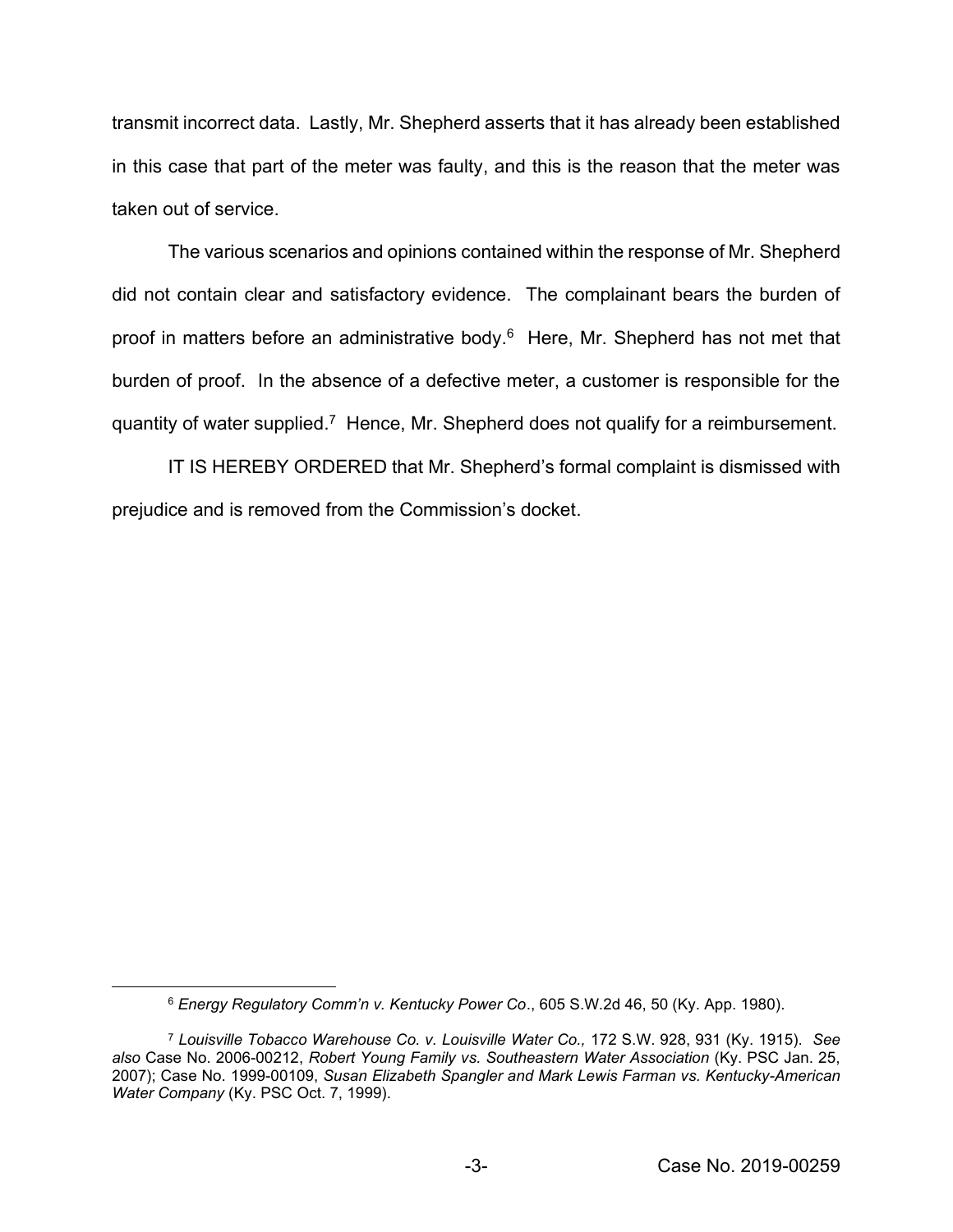By the Commission



ATTEST:

 $^{\prime}$  fridwell

Executive Director

Case No. 2019-00259